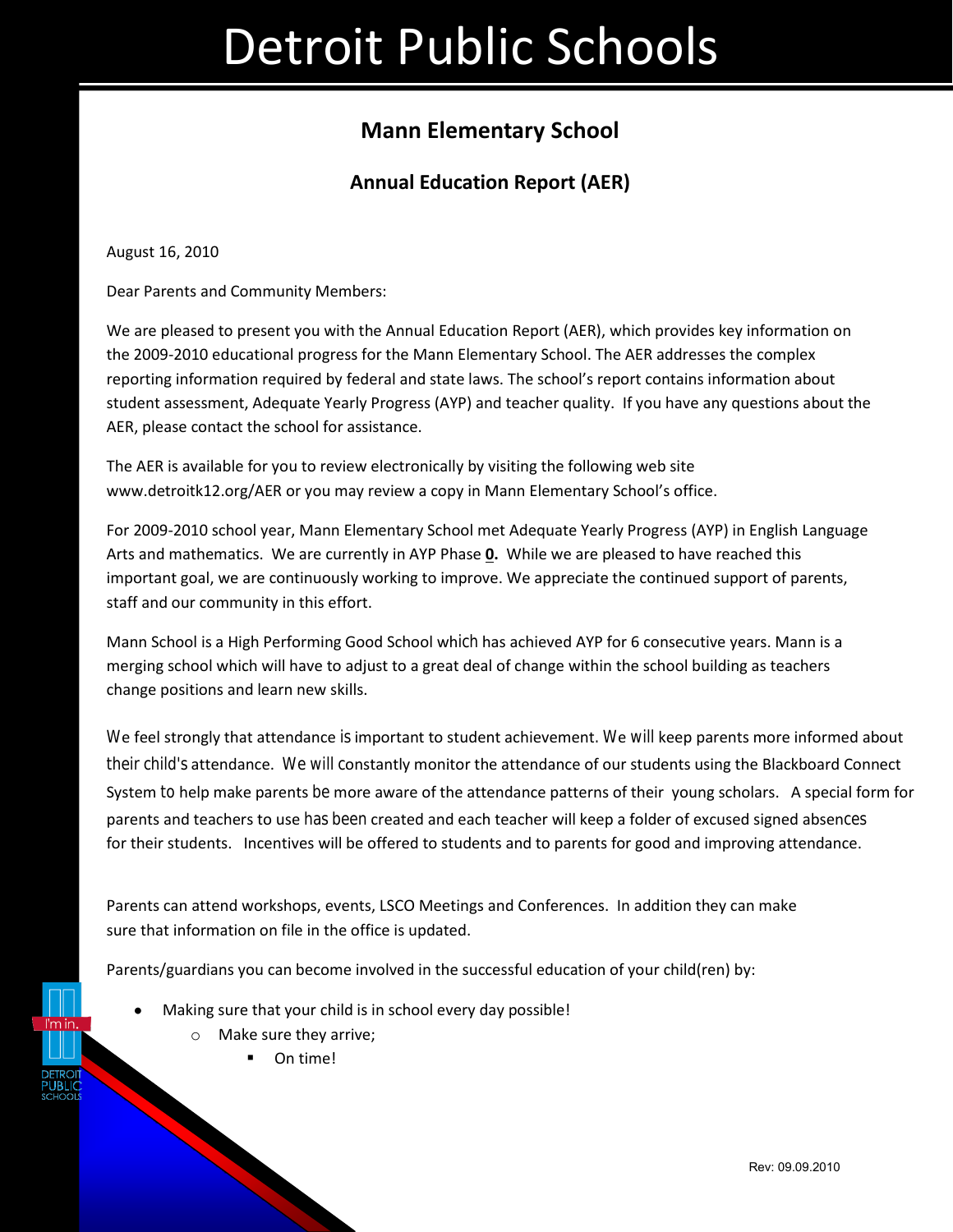- On Task!
- Ready to learn!
- Establish a daily family routine with scheduled homework time.
	- $\circ$  Designate a time and place for your child to do homework. Make sure all assignments are completed and promptly returned when due.
	- o Be aware of tests and project schedules
- Use TV wisely
	- $\circ$  Academic Achievement drops for children who watch more than 10 hours a week.
	- o Limit the amount of time spent watching TV
	- o Select educational programs
	- $\circ$  Watch and discuss shows with your child(ren). This will help children understand how stories are structured.
- Make sure your child has access to a computer and the Internet
- Partner with your child's teacher, stay informed about your child(ren)'s progress at school.
- Participate on local school committees
- Become a member of the Local School Community Organization (LSCO)
- Volunteer in and around school

State law requires that we also report additional information.

#### **Process for assigning pupils to the school**

During the 2009-2010 school year, students were required to live within the boundary of the school to which they were assigned.

During the 2010-2011 school year Open Enrollment Detroit Public Schools implemented the "Open Enrollment Initiative. This initiative allows students to elect to attend any Detroit Public School without being required to live within the boundary for that school. The "Open Enrollment Initiative" does not apply to the Examination High Schools, or Application Schools. Parents may enroll their child(ren) in the school of their interest as long as the school has not reached capacity for their particular grade. Enrollment preference is given to students who live within the boundary of a school. It should also be noted that transportation will not be provided for students who select a school outside of the boundary of their home school. Open Enrollment Initiative resources can be found on our web-site at: http://detroitk12.org/resources/prospective\_students/

#### **School Improvement Status**

|                | Year      | <b>School Improvement Status</b> |
|----------------|-----------|----------------------------------|
| n.             | 2009-2010 | N/A - AYP Met                    |
|                | 2008-2009 | N/A - AYP Not Met                |
| $\frac{1}{10}$ |           | <b>Rev: 09</b>                   |
|                |           |                                  |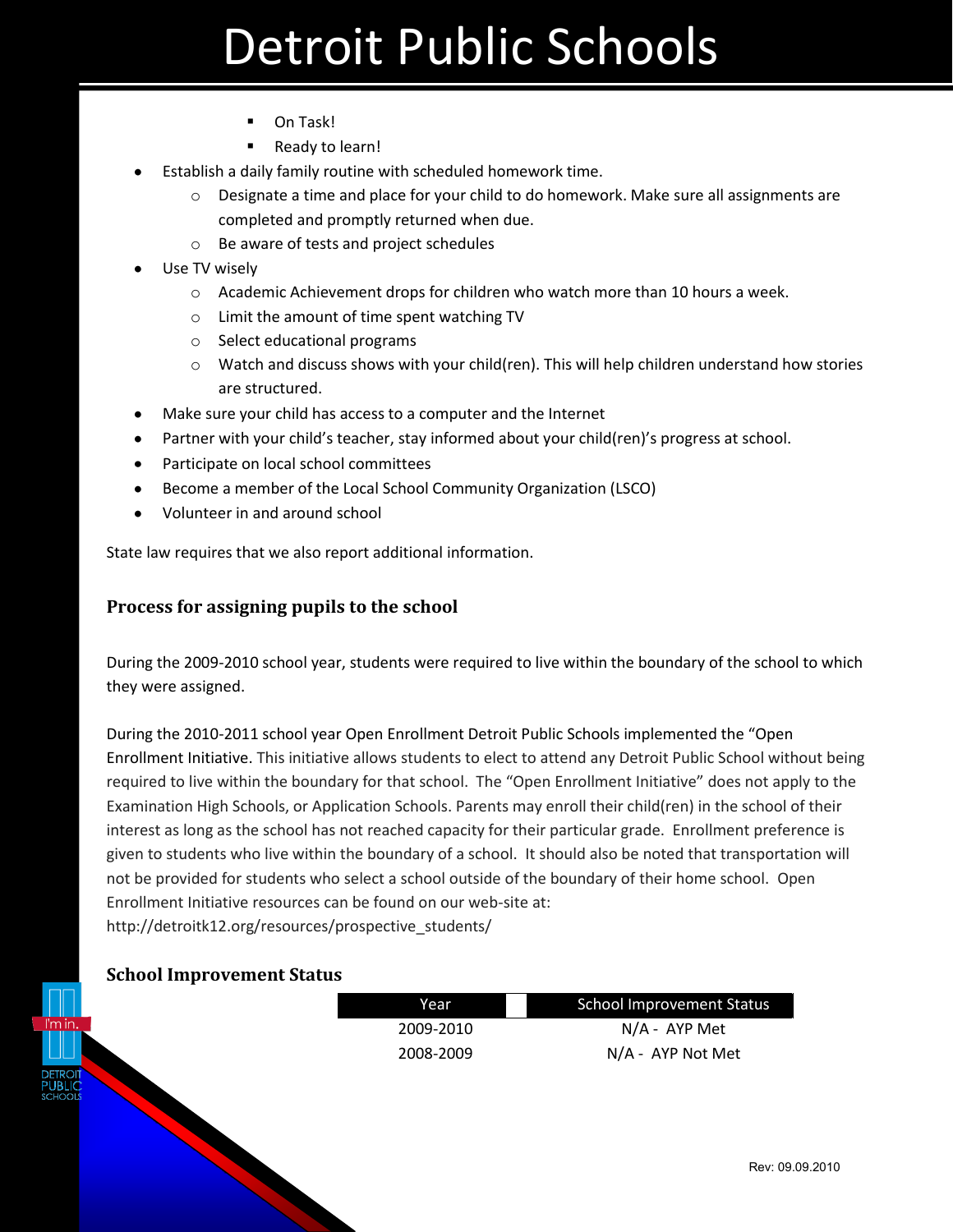### **Detroit Public Schools' Core Curriculum:**

### Attached

### **Student Achievement Results**

Aggregate Student Achievement Results and Detroit Public Schools Quarterly Benchmark Assessment in Reading and Mathematics for Mann Elementary School can be found on the Detroit Public Schools' webpage at the Research, Evaluation and Assessment site at [http://detroitk12.org/data/rea/.](http://detroitk12.org/data/rea/) The following reports are available:

- District Profile Report
- Combined School Profile Reports
- Individual School Profile Reports
- Adequate Yearly Progress (AYP) Reports
- Annual Education Report

A hard copy is also available in the school's office. Contact the school's principal for more details.

#### *Parent-Teacher Conferences (Interactions)*

The Detroit Public Schools' Office of Research, Evaluation, Assessment and Accountability is developing a data collection system which will enable the district to comply with the Annual Education Report criteria of identifying the number and percent of students represented by parents at Parent-Teacher-Conferences. We are currently able to report the number of parent interactions as ascertained by Parent-Teacher-Conferences signature lists submitted by DPS schools. In the future, we will report the data according to the Annual Education Report criteria.

During the 2009-2010 school year, the school reported **392** parent interactions. In 2008-2009, there were **401** parent interactions.

We would like to wish the students, parents and community a successful school year.

Sincerely,

Gwendolyn Frencher, Principal

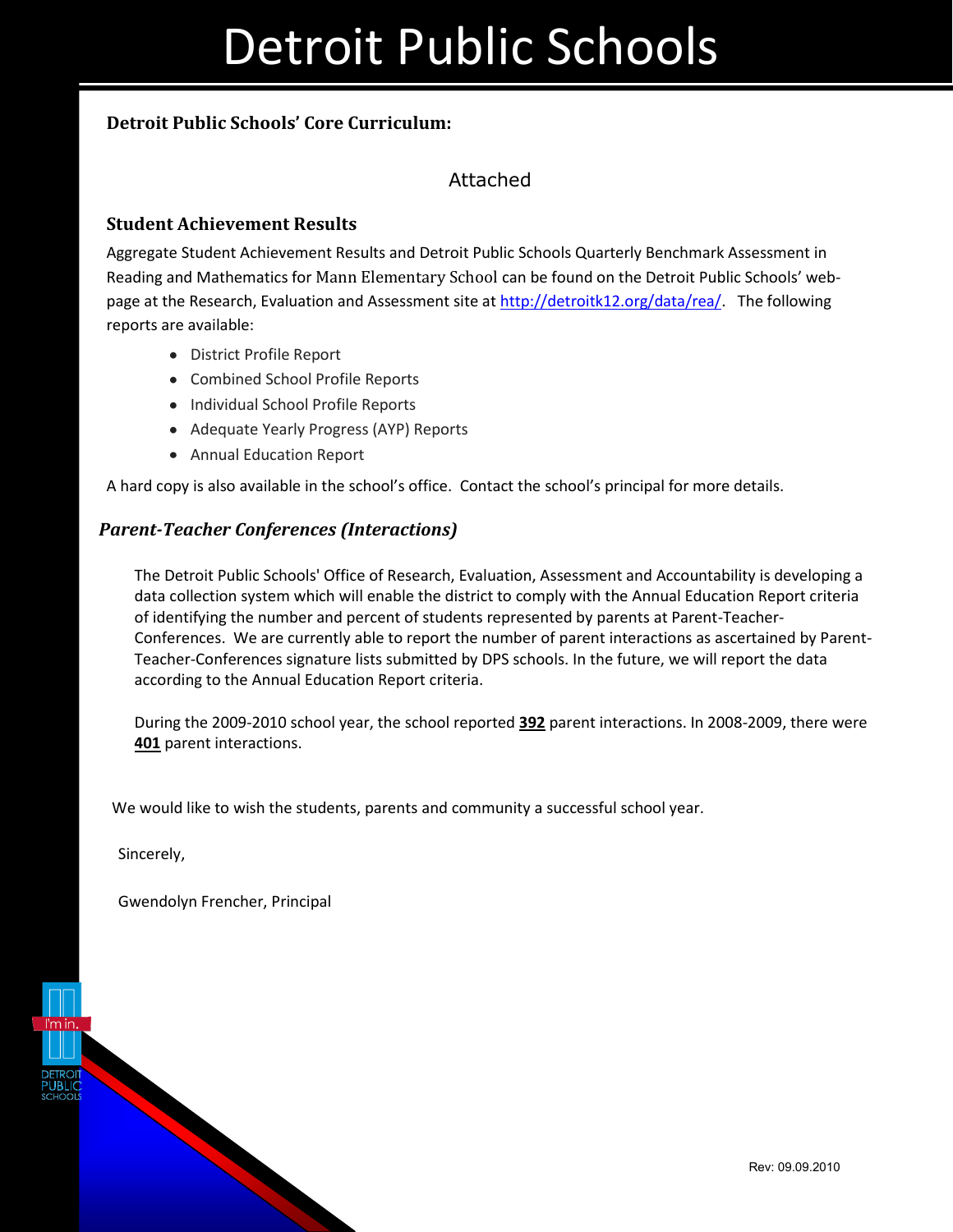## **Detroit Public Schools' Core Curriculum:**

Consistent with the District academic plan, **Excellent Schools for Every Child,** there are aggressive plans to accelerate the rate of student achievement and to ensure that students graduate with the academic and social skills necessary for success in college and the workplace.

### **Specific curriculum actions include:**

\*alignment of the curriculum, lessons planning and pacing calendars to national and state standards

\*ensuring that material and texts and supplemental resources and used in the classroom are directly linked to and with the grade expectations

\*defined grade level expectations to create alignment throughout the school

\* Administration and review of quarterly benchmark assessments for students in grades 3-12

\*use pre-intervention tools such as the Dynamic Indicator of Basic Early Literacy Skills (DIBLES) to access language fluency for students on grades Prek-2 to ensure literacy foundation for reading success

\*use of the data (both formal and informal) to inform teaching strategies and professional development needs for staff, including but not limited to, teachers and administrators

\*focused professional development on the use of appropriate curriculum and teaching strategies, monitoring results and developing the interventions for re-teaching, as necessary

\*use technology (Learning Village/an on-line instructional management system) as a tool to manage instruction and teacher practice

### **Access to the Core Curriculum**

The instructional strategies and grade level expectations are aligned to the state standards and the NAEP. This represents the core curriculum which is supported by the texts, materials, computer soft ware and other school level resources used daily in the classrooms. All of the professional development activities are aligned to the core curriculum.

The implementation is a process delineated in the District Plan **Excellent Schools for Every Child**. This plan serves as the framework for each school's academic achievement plan. The frequent monitoring of the implementation of these plans is conducted by the school diagnostic visits, review of the benchmark assessments, use of the teacher evaluation tool and adherence to the pacing calendar.